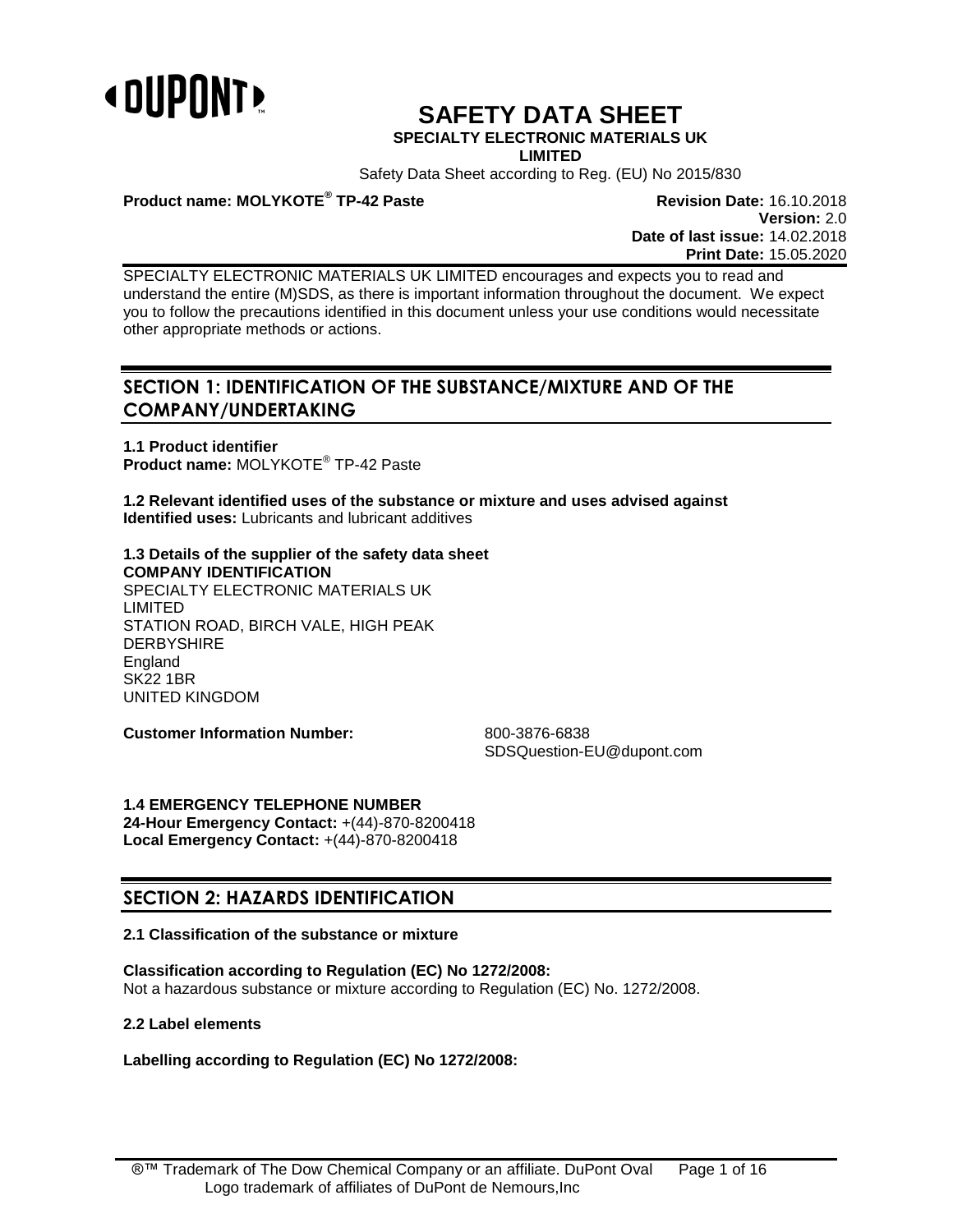Not a hazardous substance or mixture according to Regulation (EC) No. 1272/2008.

# **Supplemental information**<br>EUH210 Safety data

Safety data sheet available on request.

#### **2.3 Other hazards**

No data available

# **SECTION 3: COMPOSITION/INFORMATION ON INGREDIENTS**

#### **Chemical nature:** Inorganic and organic compounds, Mixture **3.2 Mixtures**

This product is a mixture.

| <b>CASRN/</b><br>EC-No./<br>Index-No.                                          | <b>REACH</b><br><b>Registration</b><br><b>Number</b> | <b>Concentration</b>                     | Component                                                       | <b>Classification:</b><br><b>REGULATION (EC) No</b><br>1272/2008    |
|--------------------------------------------------------------------------------|------------------------------------------------------|------------------------------------------|-----------------------------------------------------------------|---------------------------------------------------------------------|
|                                                                                |                                                      |                                          |                                                                 |                                                                     |
| <b>CASRN</b><br>1305-62-0<br>EC-No.<br>215-137-3<br>Index-No.                  |                                                      | $>= 32.0 - \le 44.0$ % Calcium hydroxide |                                                                 | Skin Irrit. - 2 - H315<br>Eye Dam. - 1 - H318<br>STOT SE - 3 - H335 |
| <b>CASRN</b><br>$9003 - 29 - 6$<br>EC-No.<br>500-004-7<br>Index-No.            |                                                      | $>= 8.0 - 12.0 %$ Polybutene             |                                                                 | Asp. Tox. - 1 - H304                                                |
| <b>CASRN</b><br>64742-52-5<br>EC-No.<br>265-155-0<br>Index-No.<br>649-465-00-7 |                                                      | $>= 6.0 - \le 8.0 \%$                    | distillates<br>(petroleum),<br>hydrotreated heavy<br>naphthenic | Asp. Tox. - 1 - H304                                                |
|                                                                                | Substances with a workplace exposure limit           |                                          |                                                                 |                                                                     |
| <b>CASRN</b><br>8002-74-2<br>EC-No.<br>232-315-6<br>Index-No.                  |                                                      | $>= 1.1 - \le 2.1 \%$                    | Paraffin/Hydrocarbo Not classified<br>n waxes                   |                                                                     |

For the full text of the H-Statements mentioned in this Section, see Section 16.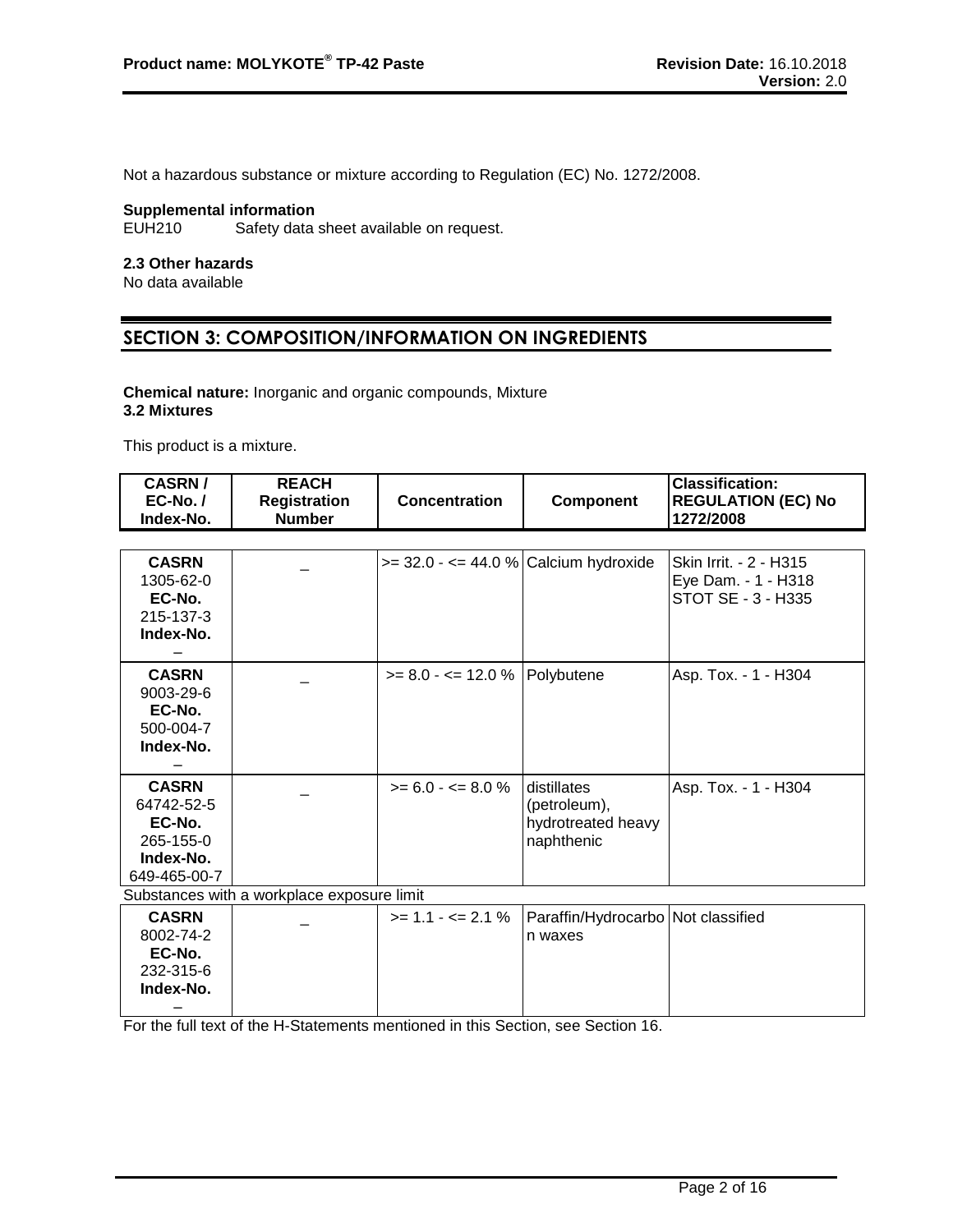# **SECTION 4: FIRST AID MEASURES**

# **4.1 Description of first aid measures**

#### **General advice:**

If potential for exposure exists refer to Section 8 for specific personal protective equipment.

**Inhalation:** Move person to fresh air; if effects occur, consult a physician.

**Skin contact:** Wash off with plenty of water.

**Eye contact:** Flush eyes thoroughly with water for several minutes. Remove contact lenses after the initial 1-2 minutes and continue flushing for several additional minutes. If effects occur, consult a physician, preferably an ophthalmologist.

**Ingestion:** No emergency medical treatment necessary.

**4.2 Most important symptoms and effects, both acute and delayed:** Aside from the information found under Description of first aid measures (above) and Indication of immediate medical attention and special treatment needed (below), any additional important symptoms and effects are described in Section 11: Toxicology Information.

**4.3 Indication of any immediate medical attention and special treatment needed Notes to physician:** No specific antidote. Treatment of exposure should be directed at the control of

symptoms and the clinical condition of the patient.

# **SECTION 5: FIREFIGHTING MEASURES**

# **5.1 Extinguishing media**

**Suitable extinguishing media:** Water spray Alcohol-resistant foam Carbon dioxide (CO2) Dry chemical

**Unsuitable extinguishing media:** None known.

# **5.2 Special hazards arising from the substance or mixture**

**Hazardous combustion products:** Metal oxides Carbon oxides Oxides of phosphorus Formaldehyde

**Unusual Fire and Explosion Hazards:** Exposure to combustion products may be a hazard to health.

# **5.3 Advice for firefighters**

**Fire Fighting Procedures:** Use extinguishing measures that are appropriate to local circumstances and the surrounding environment. Use water spray to cool unopened containers. Remove undamaged containers from fire area if it is safe to do so. Evacuate area.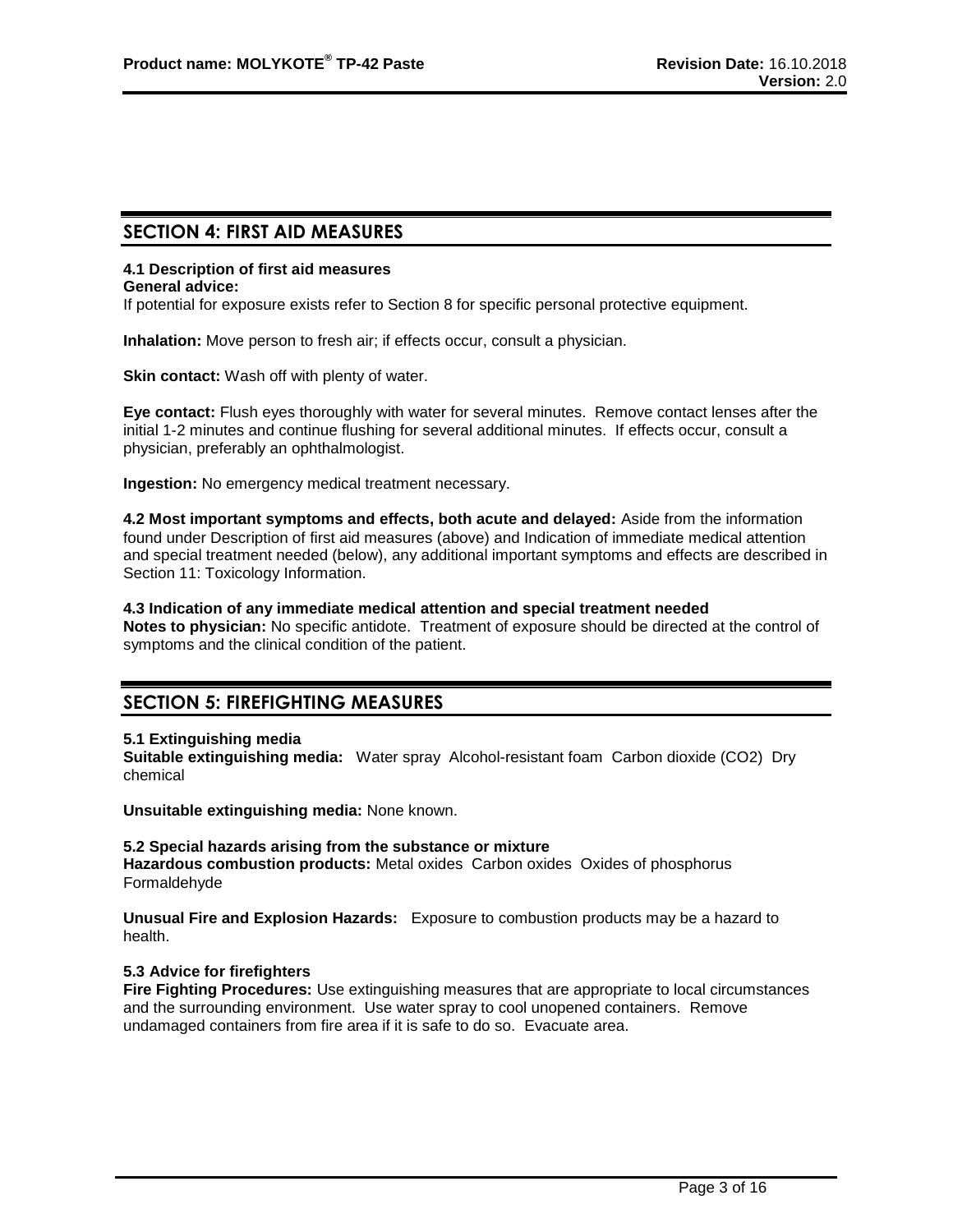**Special protective equipment for firefighters:** Wear self-contained breathing apparatus for firefighting if necessary. Use personal protective equipment.

# **SECTION 6: ACCIDENTAL RELEASE MEASURES**

**6.1 Personal precautions, protective equipment and emergency procedures:** Follow safe handling advice and personal protective equipment recommendations.

**6.2 Environmental precautions:** Discharge into the environment must be avoided. Prevent further leakage or spillage if safe to do so. Retain and dispose of contaminated wash water. Local authorities should be advised if significant spillages cannot be contained.

**6.3 Methods and materials for containment and cleaning up:** Wipe up or scrape up and contain for salvage or disposal. Local or national regulations may apply to releases and disposal of this material, as well as those materials and items employed in the cleanup of releases. You will need to determine which regulations are applicable. For large spills, provide dyking or other appropriate containment to keep material from spreading. If dyked material can be pumped, Sections 13 and 15 of this SDS provide information regarding certain local or national requirements.

#### **6.4 Reference to other sections:**

See sections: 7, 8, 11, 12 and 13.

# **SECTION 7: HANDLING AND STORAGE**

**7.1 Precautions for safe handling:** Take care to prevent spills, waste and minimize release to the environment. Handle in accordance with good industrial hygiene and safety practice. Use only with adequate ventilation. See Engineering measures under EXPOSURE CONTROLS/PERSONAL PROTECTION section.

**7.2 Conditions for safe storage, including any incompatibilities:** Keep in properly labelled containers. Store in accordance with the particular national regulations.

Do not store with the following product types: Strong oxidizing agents. Unsuitable materials for containers**:** None known.

**7.3 Specific end use(s):** See the technical data sheet on this product for further information.

# **SECTION 8: EXPOSURE CONTROLS/PERSONAL PROTECTION**

#### **8.1 Control parameters**

If exposure limits exist, they are listed below. If no exposure limits are displayed, then no values are applicable.

| <b>Component</b>           | Regulation   | <b>Type of listing</b> | <b>Value/Notation</b> |
|----------------------------|--------------|------------------------|-----------------------|
| distillates (petroleum),   | <b>ACGIH</b> | <b>TWA Inhalable</b>   | $5 \,\mathrm{mg/m}$   |
| hydrotreated heavy         |              | fraction               |                       |
| naphthenic                 |              |                        |                       |
| Paraffin/Hydrocarbon waxes | <b>ACGIH</b> | TWA                    | $2 \text{ mg/m}$      |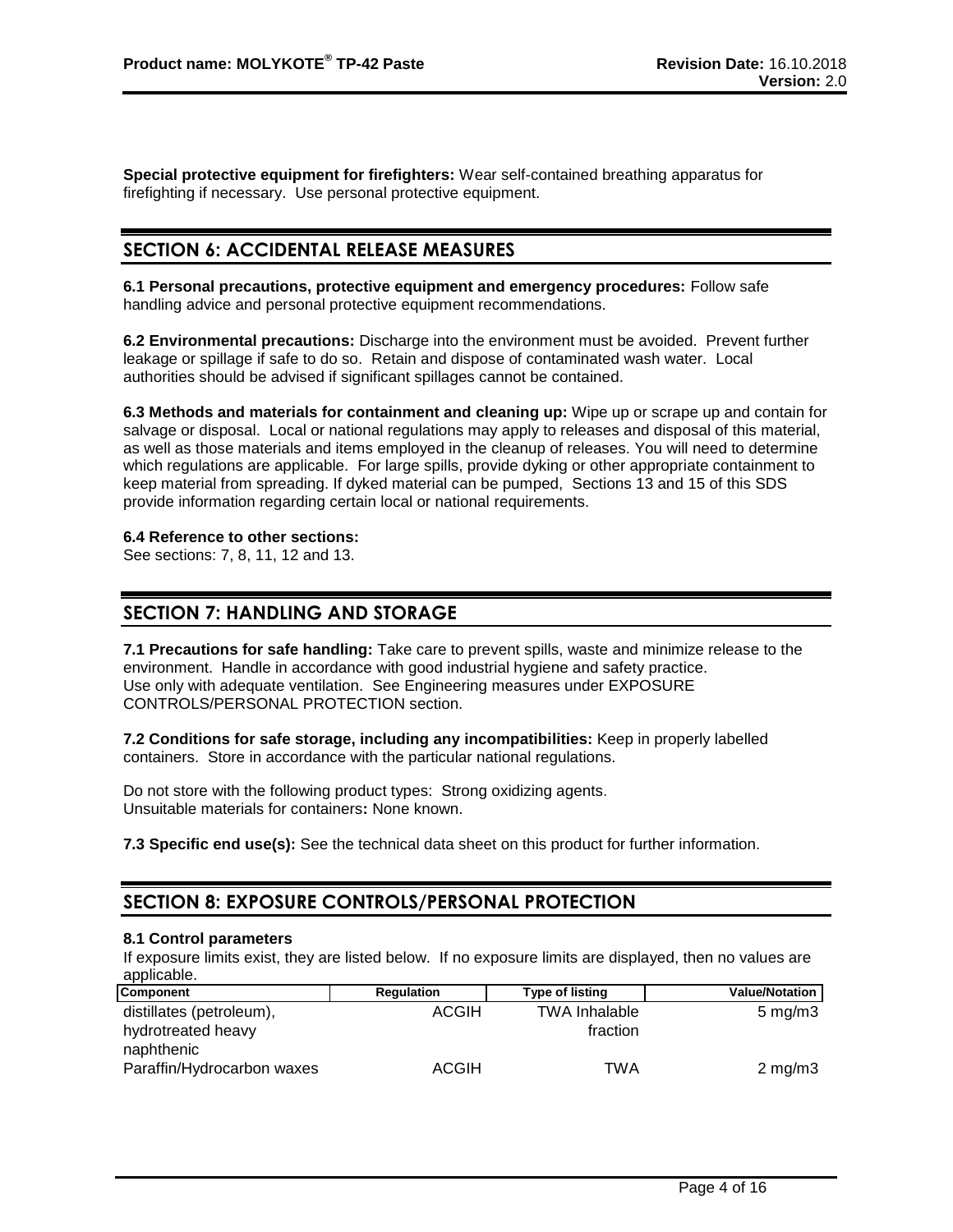| ACGIH               | <b>TWA Fumes</b>  | $2 \text{ mg/m}$    |
|---------------------|-------------------|---------------------|
| GB EH40             | <b>TWA</b>        | $2 \text{ mg/m}$    |
| GB EH <sub>40</sub> | <b>STEL</b>       | $6 \text{ mg/m}$ 3  |
| GB EH40             | <b>TWA Fumes</b>  | $2 \text{ mg/m}$    |
| GB EH40             | <b>STEL Fumes</b> | $6 \,\mathrm{mg/m}$ |

Although some of the components of this product may have exposure guidelines, no exposure would be expected under normal handling conditions due to the physical state of the material.

# **Derived No Effect Level**

Calcium hydroxide

# **Workers**

| ---------                     |            |        |                            |                               |            |                         |            |
|-------------------------------|------------|--------|----------------------------|-------------------------------|------------|-------------------------|------------|
| <b>Acute systemic effects</b> |            |        | <b>Acute local effects</b> | Long-term systemic<br>effects |            | Long-term local effects |            |
| Dermal                        | Inhalation | Dermal | Inhalation                 | Dermal                        | Inhalation | Dermal                  | Inhalation |
| n.a.                          | n.a.       | n.a.   | $4 \text{ ma/m}$ 3         | n.a.                          | n.a.       | n.a.                    | 1 mg/m3    |

#### **Consumers**

| <b>Acute systemic effects</b> |            |      | <b>Acute local effects</b> | Long-term systemic effects |        |            | Long-term local<br>effects |        |            |
|-------------------------------|------------|------|----------------------------|----------------------------|--------|------------|----------------------------|--------|------------|
| Dermal                        | Inhalation | Oral | Dermal                     | Inhalation                 | Dermal | Inhalation | Oral                       | Dermal | Inhalation |
| n.a.                          | n.a.       | n.a. | n.a.                       | ma/m3 ·                    | n.a.   | n.a.       | n.a.                       | n.a.   | ma/m3      |

# **Predicted No Effect Concentration**

Calcium hydroxide

| <b>Compartment</b>       | <b>PNEC</b> |
|--------------------------|-------------|
| <b>Fresh water</b>       | $0.49$ mg/l |
| Marine water             | $0.32$ mg/l |
| Intermittent use/release | $0.49$ mg/l |
| Sewage treatment plant   | $3$ mg/l    |
| Soil                     | 1080 mg/kg  |

distillates (petroleum), hydrotreated heavy naphthenic

| <b>Compartment</b>         | <b>PNEC</b>     |
|----------------------------|-----------------|
| Oral (Secondary Poisoning) | 9.33 mg/kg food |

# **8.2 Exposure controls**

**Engineering controls:** Use local exhaust ventilation, or other engineering controls to maintain airborne levels below exposure limit requirements or guidelines. If there are no applicable exposure limit requirements or guidelines, general ventilation should be sufficient for most operations. Local exhaust ventilation may be necessary for some operations.

# **Individual protection measures**

**Eye/face protection:** Use chemical goggles. Chemical goggles should be consistent with EN 166 or equivalent.

**Skin protection**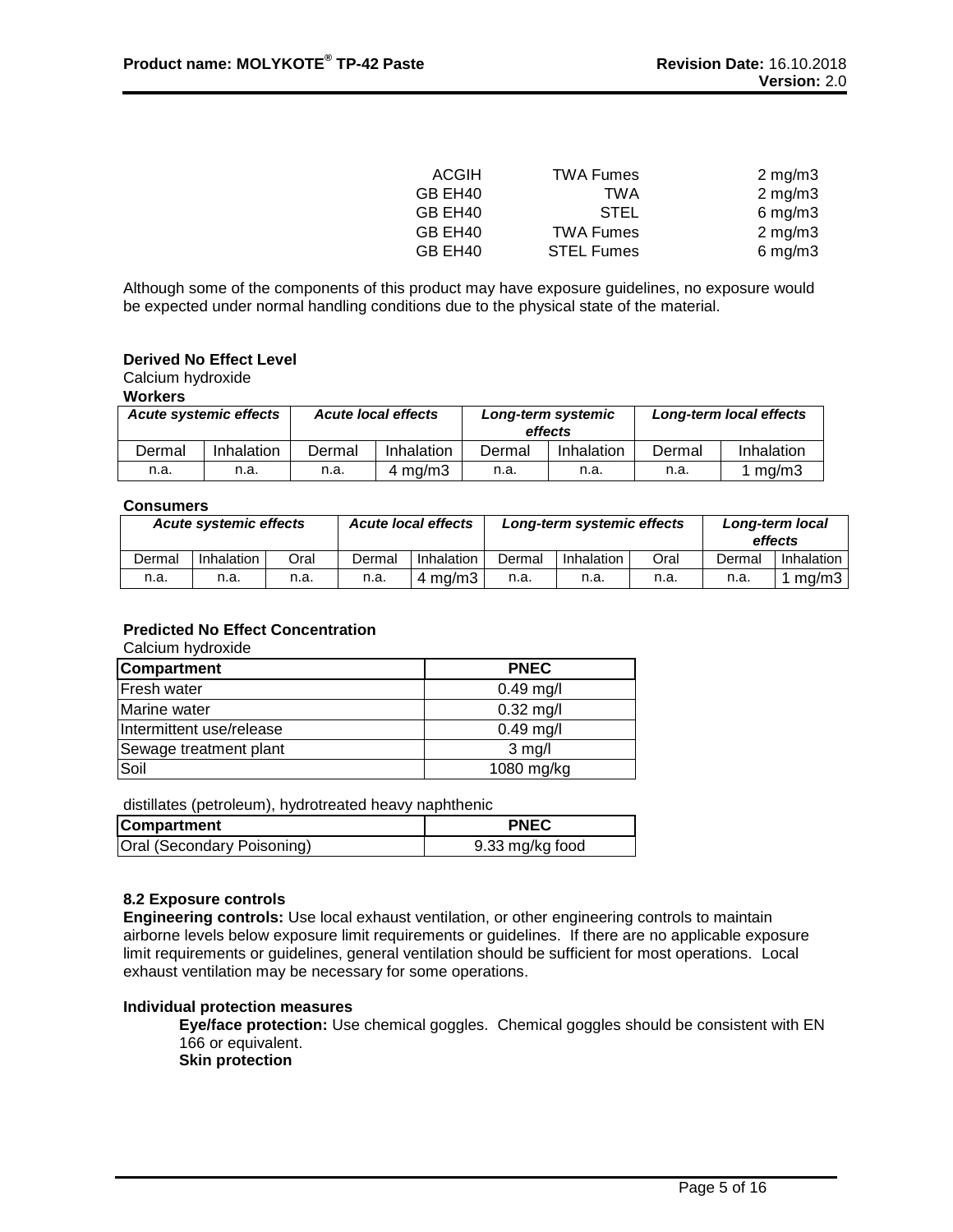**Hand protection:** Use gloves chemically resistant to this material when prolonged or frequently repeated contact could occur. Use chemical resistant gloves classified under Standard EN374: Protective gloves against chemicals and micro-organisms. Examples of preferred glove barrier materials include: Chlorinated polyethylene. Neoprene. Nitrile/butadiene rubber ("nitrile" or "NBR"). Polyethylene. Ethyl vinyl alcohol laminate ("EVAL"). Polyvinyl alcohol ("PVA"). Viton. Examples of acceptable glove barrier materials include: Butyl rubber. Natural rubber ("latex"). Polyvinyl chloride ("PVC" or "vinyl"). When prolonged or frequently repeated contact may occur, a glove with a protection class of 3 or higher (breakthrough time greater than 60 minutes according to EN 374) is recommended. Glove thickness alone is not a good indicator of the level of protection a glove provides against a chemical substance as this level of protection is also highly dependent on the specific composition of the material that the glove is fabricated from. The thickness of the glove must, depending on model and type of material, generally be more than 0.35 mm to offer sufficient protection for prolonged and frequent contact with the substance. As an exception to this general rule it is known that multilayer laminate gloves may offer prolonged protection at thicknesses less than 0.35 mm. Other glove materials with a thickness of less than 0.35 mm may offer sufficient protection when only brief contact is expected. NOTICE: The selection of a specific glove for a particular application and duration of use in a workplace should also take into account all relevant workplace factors such as, but not limited to: Other chemicals which may be handled, physical requirements (cut/puncture protection, dexterity, thermal protection), potential body reactions to glove materials, as well as the instructions/specifications provided by the glove supplier.

**Other protection:** Wear clean, body-covering clothing.

**Respiratory protection:** Respiratory protection should be worn when there is a potential to exceed the exposure limit requirements or guidelines. If there are no applicable exposure limit requirements or guidelines, wear respiratory protection when adverse effects, such as respiratory irritation or discomfort have been experienced, or where indicated by your risk assessment process. For most conditions, no respiratory protection should be needed; however, if handling at elevated temperatures without sufficient ventilation, use an approved air-purifying respirator.

Use the following CE approved air-purifying respirator: Organic vapor cartridge, type A (boiling point >65 ºC)

#### **Environmental exposure controls**

See SECTION 7: Handling and storage and SECTION 13: Disposal considerations for measures to prevent excessive environmental exposure during use and waste disposal.

# **SECTION 9: PHYSICAL AND CHEMICAL PROPERTIES**

# **9.1 Information on basic physical and chemical properties**

**Appearance**

| <b>Physical state</b> | paste             |  |  |
|-----------------------|-------------------|--|--|
| Color                 | white             |  |  |
| Odor                  | none              |  |  |
| Odor Threshold        | No data available |  |  |
| рH                    | Not applicable    |  |  |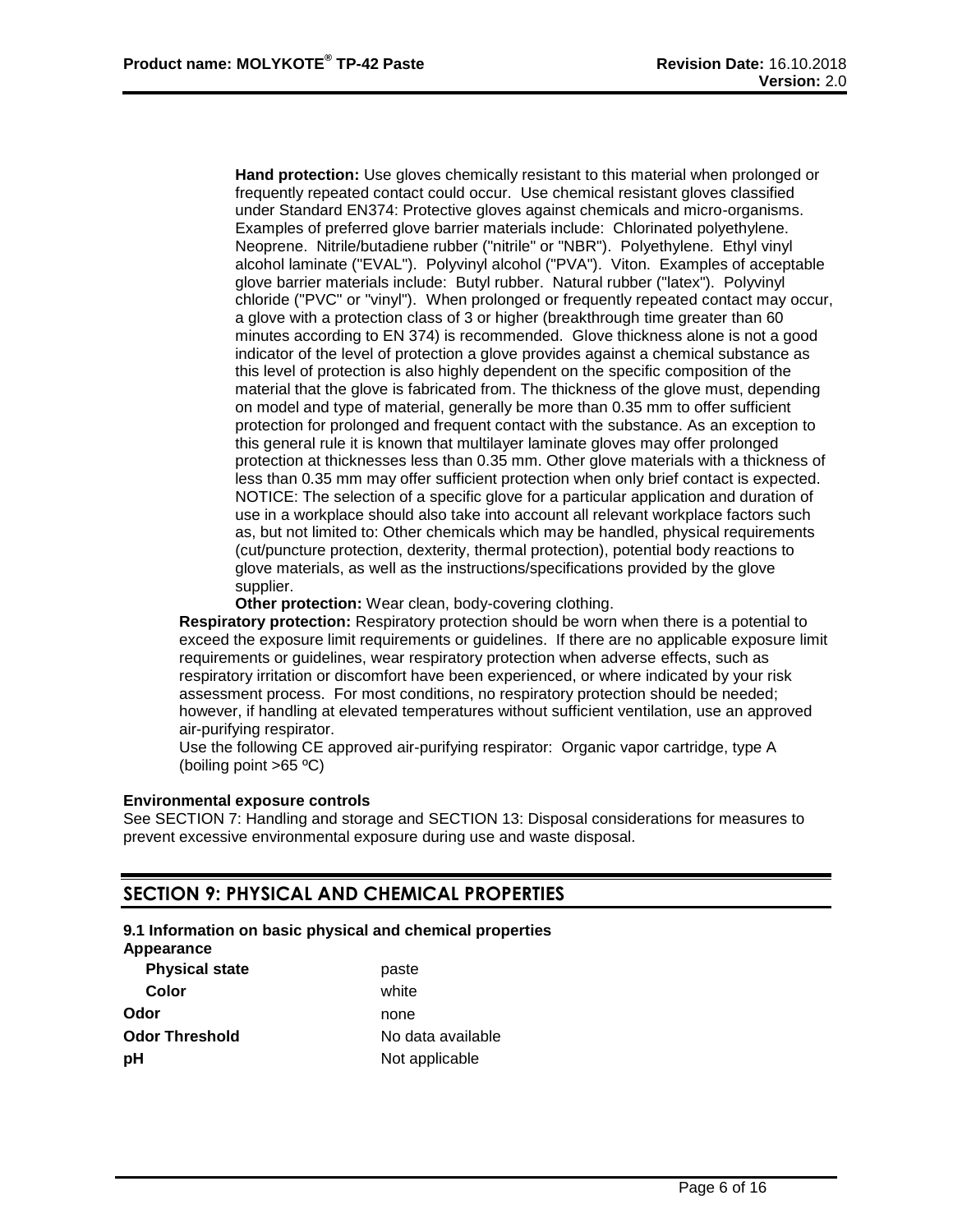| <b>Melting point/range</b>                        | No data available                                        |
|---------------------------------------------------|----------------------------------------------------------|
| <b>Freezing point</b>                             | No data available                                        |
| Boiling point (760 mmHg)                          | Not applicable                                           |
| <b>Flash point</b>                                | closed cup 160 °C                                        |
| <b>Evaporation Rate (Butyl Acetate</b><br>$= 1$   | Not applicable                                           |
| <b>Flammability (solid, gas)</b>                  | Not classified as a flammability hazard                  |
| Lower explosion limit                             | No data available                                        |
| <b>Upper explosion limit</b>                      | No data available                                        |
| <b>Vapor Pressure</b>                             | Not applicable                                           |
| <b>Relative Vapor Density (air = 1)</b>           | No data available                                        |
| <b>Relative Density (water = 1)</b>               | 1.1                                                      |
| <b>Water solubility</b>                           | No data available                                        |
| <b>Partition coefficient: n-</b><br>octanol/water | No data available                                        |
| <b>Auto-ignition temperature</b>                  | No data available                                        |
| <b>Decomposition temperature</b>                  | No data available                                        |
| <b>Dynamic Viscosity</b>                          | Not applicable                                           |
| <b>Kinematic Viscosity</b>                        | Not applicable                                           |
| <b>Explosive properties</b>                       | Not explosive                                            |
| <b>Oxidizing properties</b>                       | The substance or mixture is not classified as oxidizing. |
| 9.2 Other information                             |                                                          |
| <b>Molecular weight</b>                           | No data available                                        |
| <b>Particle size</b>                              | No data available                                        |

NOTE: The physical data presented above are typical values and should not be construed as a specification.

# **SECTION 10: STABILITY AND REACTIVITY**

- **10.1 Reactivity:** Not classified as a reactivity hazard.
- **10.2 Chemical stability:** Stable under normal conditions.
- **10.3 Possibility of hazardous reactions:** Can react with strong oxidizing agents.
- **10.4 Conditions to avoid:** None known.
- **10.5 Incompatible materials:** Oxidizing agents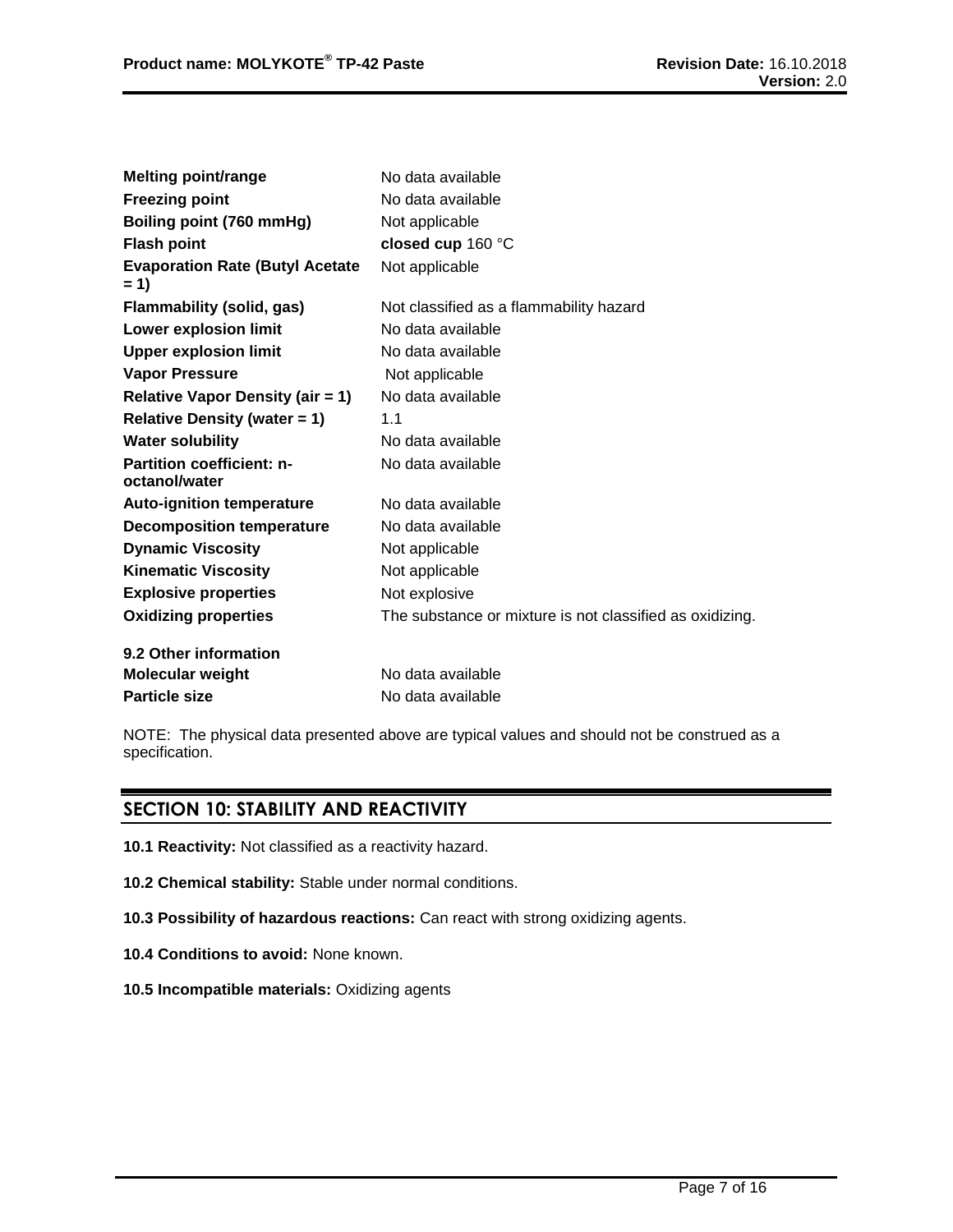# **10.6 Hazardous decomposition products:** 1-Butene.

# **SECTION 11: TOXICOLOGICAL INFORMATION**

*Toxicological information appears in this section when such data is available.*

#### **11.1 Information on toxicological effects Acute toxicity**

#### **Acute oral toxicity**

Very low toxicity if swallowed. Harmful effects not anticipated from swallowing small amounts.

As product: Single dose oral LD50 has not been determined.

Based on information for component(s): LD50, Rat, > 5,000 mg/kg Estimated.

#### **Acute dermal toxicity**

Prolonged skin contact is unlikely to result in absorption of harmful amounts.

As product: The dermal LD50 has not been determined.

Based on information for component(s): LD50, Rabbit, > 2,000 mg/kg Estimated.

#### **Acute inhalation toxicity**

Brief exposure (minutes) is not likely to cause adverse effects. Vapor from heated material may cause respiratory irritation. As product: The LC50 has not been determined.

#### **Skin corrosion/irritation**

Brief contact is essentially nonirritating to skin.

#### **Serious eye damage/eye irritation**

May cause moderate eye irritation. Effects are likely to heal readily. Corneal injury is unlikely.

#### **Sensitization**

For skin sensitization: Contains component(s) which did not cause allergic skin sensitization in guinea pigs. Contains component(s) which have not demonstrated the potential for contact allergy in mice.

For respiratory sensitization: No relevant data found.

# **Specific Target Organ Systemic Toxicity (Single Exposure)**

Evaluation of available data suggests that this material is not an STOT-SE toxicant.

# **Specific Target Organ Systemic Toxicity (Repeated Exposure)**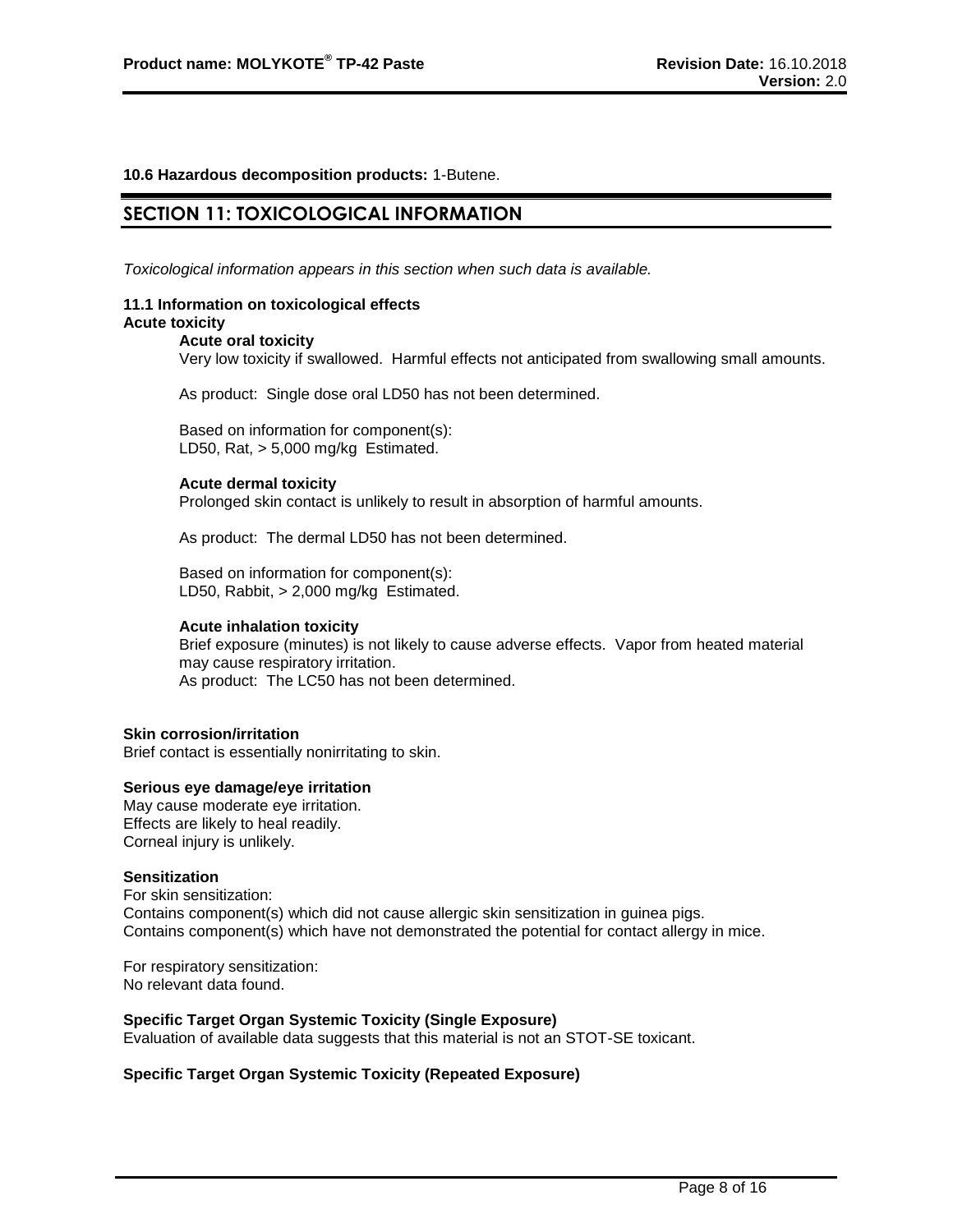Contains component(s) which have been reported to cause effects on the following organs in animals: Liver.

# **Carcinogenicity**

Contains component(s) which did not cause cancer in laboratory animals.

#### **Teratogenicity**

Contains component(s) which, in laboratory animals, have been toxic to the fetus only at doses toxic to the mother. Contains component(s) which did not cause birth defects in laboratory animals.

#### **Reproductive toxicity**

Contains component(s) which did not interfere with reproduction in animal studies.

#### **Mutagenicity**

Contains component(s) which were negative in some in vitro genetic toxicity studies and positive in others. Contains component(s) which were negative in animal genetic toxicity studies.

#### **Aspiration Hazard**

Based on physical properties, not likely to be an aspiration hazard.

# **COMPONENTS INFLUENCING TOXICOLOGY:**

#### **Calcium hydroxide**

**Acute inhalation toxicity** The LC50 has not been determined.

#### **Polybutene**

**Acute inhalation toxicity** LC50, Rat, 4 Hour, vapour, 4.82 mg/l

# **distillates (petroleum), hydrotreated heavy naphthenic**

**Acute inhalation toxicity** LC50, Rat, 4 Hour, dust/mist, > 5.53 mg/l OECD Test Guideline 403

#### **Paraffin/Hydrocarbon waxes**

**Acute inhalation toxicity** The LC50 has not been determined.

# **SECTION 12: ECOLOGICAL INFORMATION**

*Ecotoxicological information appears in this section when such data is available.*

# **12.1 Toxicity**

# **Calcium hydroxide**

#### **Acute toxicity to fish**

Material is harmful to aquatic organisms (LC50/EC50/IC50 between 10 and 100 mg/L in the most sensitive species).

LC50, Gasterosteus aculeatus (threespine stickleback), 96 Hour, 457 mg/l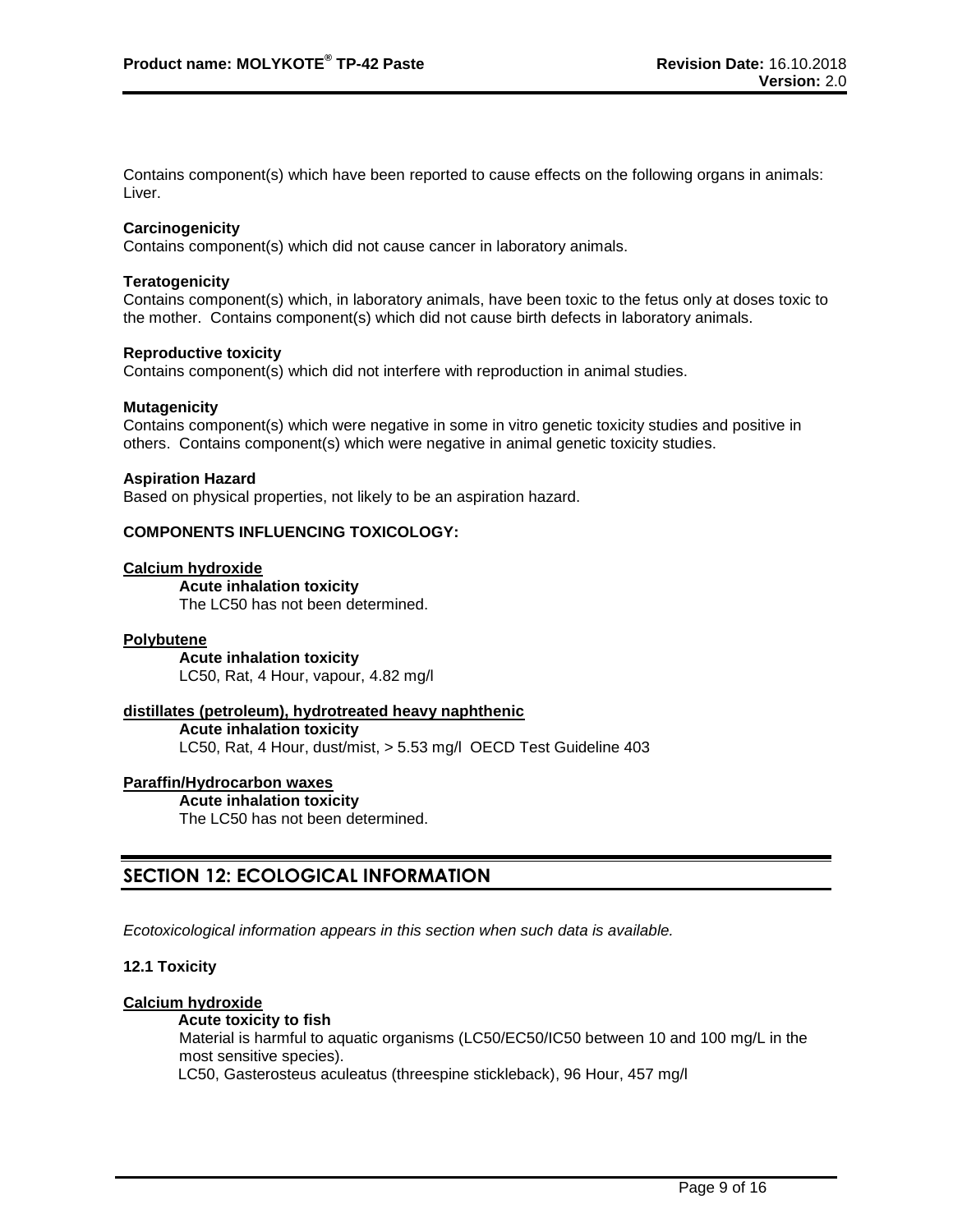#### **Acute toxicity to aquatic invertebrates**

EC50, Daphnia magna (Water flea), 48 Hour, 49.1 mg/l, OECD Test Guideline 202

#### **Acute toxicity to algae/aquatic plants**

EC50, Pseudokirchneriella subcapitata (green algae), 72 Hour, 184.57 mg/l, OECD Test Guideline 201

#### **Toxicity to bacteria**

EC50, 3 Hour, 300.4 mg/l, OECD Test Guideline 209

#### **Chronic toxicity to aquatic invertebrates**

NOEC, 14 d, 32 mg/l

#### **Polybutene**

#### **Acute toxicity to fish**

Material is not classified as dangerous to aquatic organisms (LC50/EC50/IC50/LL50/EL50 greater than 100 mg/L in most sensitive species). LC50, Pimephales promelas (fathead minnow), static test, 96 Hour, > 1,000 mg/l

#### **Acute toxicity to aquatic invertebrates**

EC50, Daphnia magna (Water flea), static test, 48 Hour, > 1,000 mg/l, OECD Test Guideline 202 or Equivalent

#### **distillates (petroleum), hydrotreated heavy naphthenic**

#### **Acute toxicity to fish**

Material is not classified as dangerous to aquatic organisms (LC50/EC50/IC50/LL50/EL50 greater than 100 mg/L in most sensitive species).

LL50, Pimephales promelas (fathead minnow), 96 Hour, > 100 mg/l, OECD Test Guideline 203

#### **Acute toxicity to aquatic invertebrates**

EL50, Daphnia magna (Water flea), 48 Hour, > 10,000 mg/l

#### **Acute toxicity to algae/aquatic plants**

EL50, Pseudokirchneriella subcapitata (green algae), 72 Hour, > 100 mg/l, OECD Test Guideline 201 NOELR, Pseudokirchneriella subcapitata (green algae), 72 Hour, 100 mg/l, OECD Test Guideline 201

#### **Toxicity to bacteria**

NOEC, 10 min, >= 1.93 mg/l

# **Chronic toxicity to aquatic invertebrates**

NOELR, Daphnia magna (Water flea), 21 d, 10 mg/l

# **Paraffin/Hydrocarbon waxes**

**Acute toxicity to fish** Based on information for component(s): Material is not classified as dangerous to aquatic organisms (LC50/EC50/IC50/LL50/EL50 greater than 100 mg/L in most sensitive species).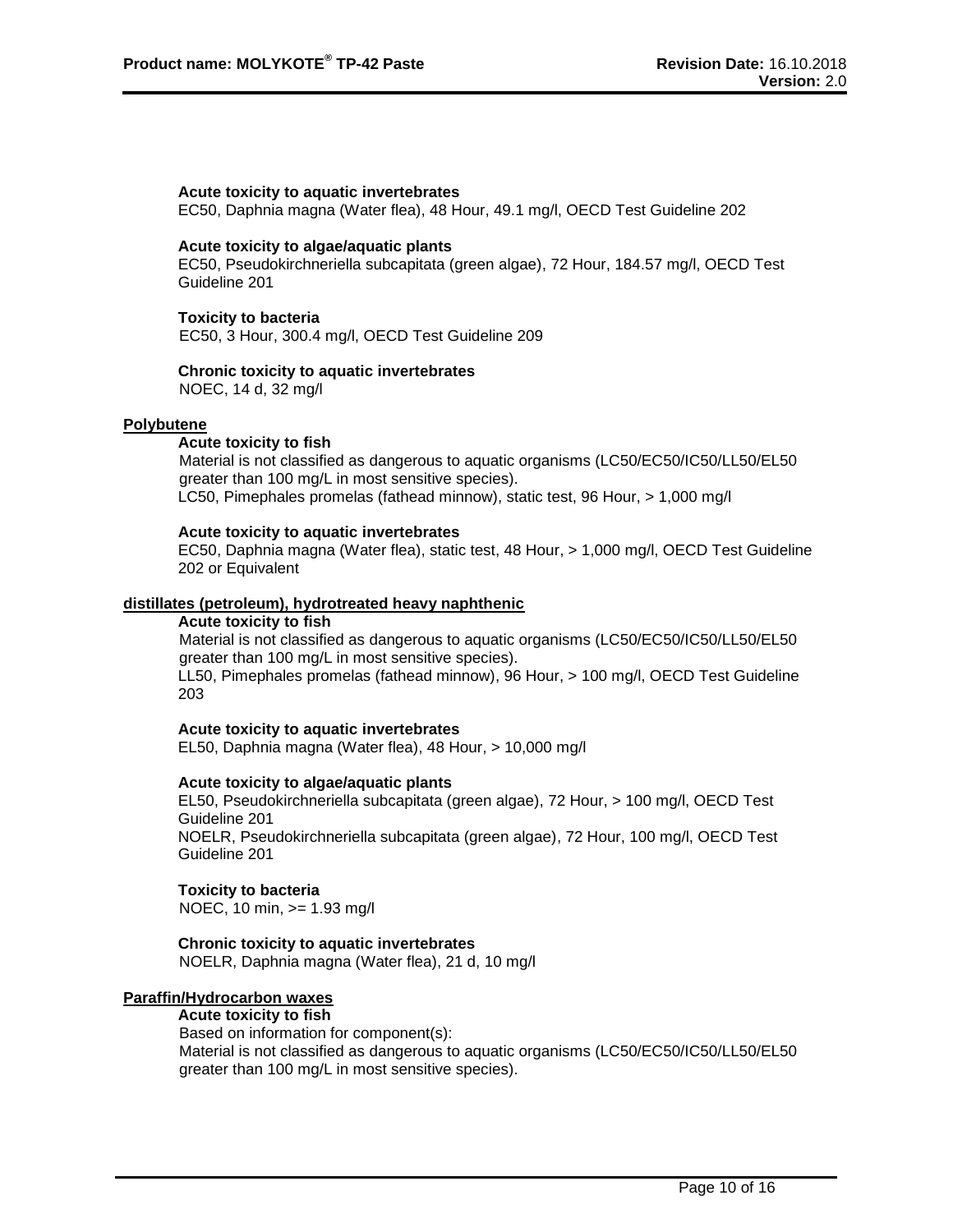#### **12.2 Persistence and degradability**

#### **Calcium hydroxide**

**Biodegradability:** No relevant data found.

# **Polybutene**

**Biodegradability:** Material is readily biodegradable. Passes OECD test(s) for ready biodegradability. 10-day Window: Pass **Biodegradation:** 93.9 % **Exposure time:** 28 d **Method:** OECD Test Guideline 310

#### **distillates (petroleum), hydrotreated heavy naphthenic**

**Biodegradability:** Material is expected to biodegrade very slowly (in the environment). Fails to pass OECD/EEC tests for ready biodegradability. 10-day Window: Fail **Biodegradation:** 31 % **Exposure time:** 28 d **Method:** OECD Test Guideline 301F

# **Paraffin/Hydrocarbon waxes**

**Biodegradability:** Material is readily biodegradable. Passes OECD test(s) for ready biodegradability. 10-day Window: Pass **Biodegradation:** 80 % **Exposure time:** 28 d **Method:** OECD Test Guideline 301B or Equivalent

#### **12.3 Bioaccumulative potential**

#### **Calcium hydroxide**

**Bioaccumulation:** Not applicable

#### **Polybutene**

**Bioaccumulation:** Bioconcentration potential is low (BCF < 100 or Log Pow < 3). **Partition coefficient: n-octanol/water(log Pow):** 2.89 Measured

#### **distillates (petroleum), hydrotreated heavy naphthenic Bioaccumulation:** No relevant data found.

# **Paraffin/Hydrocarbon waxes**

**Bioaccumulation:** Bioconcentration potential is low (BCF less than 100 or log Pow greater than 7).

**Partition coefficient: n-octanol/water(log Pow):** > 6 Calculated.

# **12.4 Mobility in soil**

# **Calcium hydroxide**

No relevant data found.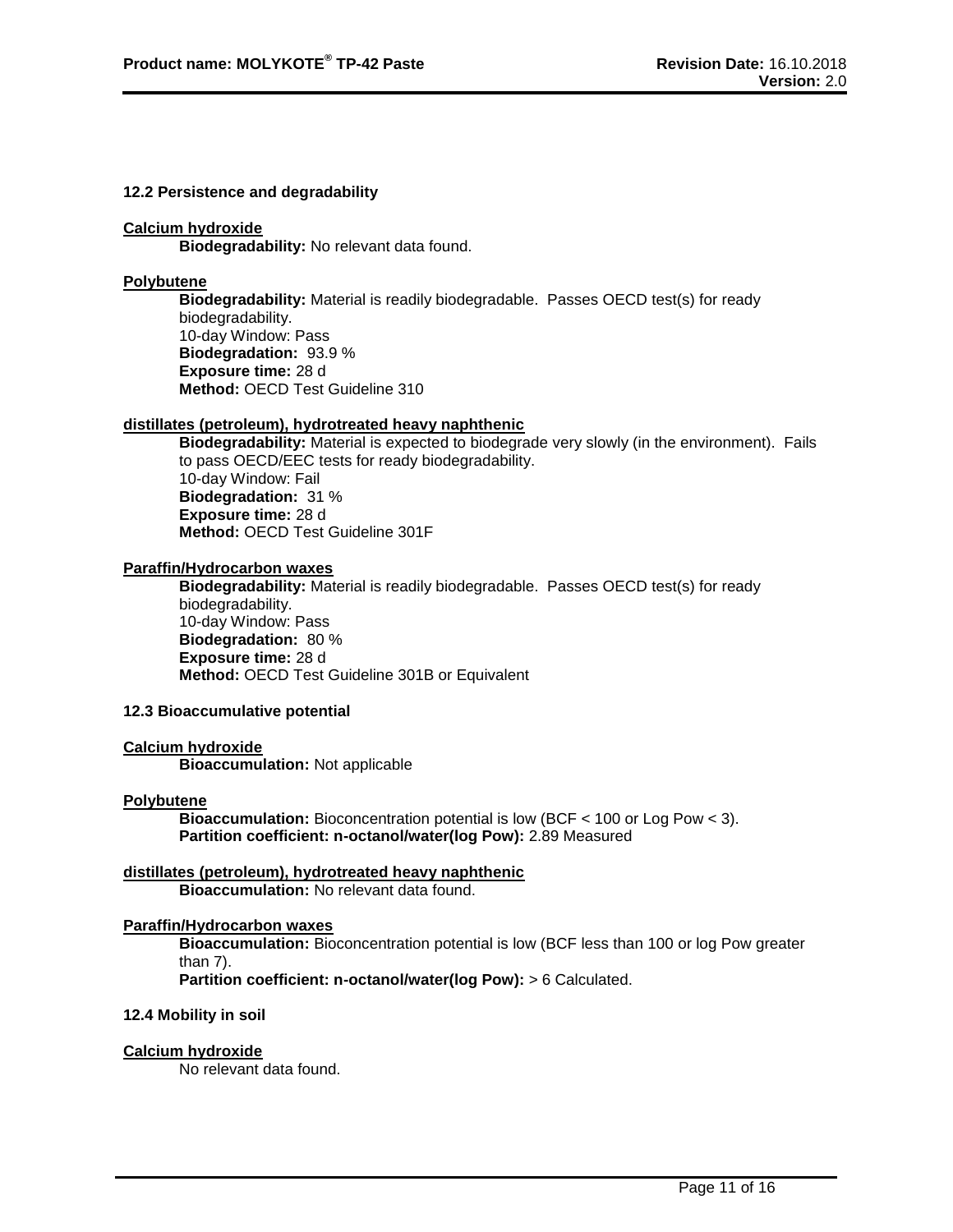#### **Polybutene**

For similar material(s): Potential for mobility in soil is very high (Koc between 0 and 50). **Partition coefficient (Koc):** 43.79 Estimated.

# **distillates (petroleum), hydrotreated heavy naphthenic**

No relevant data found.

#### **Paraffin/Hydrocarbon waxes**

No relevant data found.

# **12.5 Results of PBT and vPvB assessment**

#### **Calcium hydroxide**

This substance has not been assessed for persistence, bioaccumulation and toxicity (PBT).

#### **Polybutene**

This substance has not been assessed for persistence, bioaccumulation and toxicity (PBT).

#### **distillates (petroleum), hydrotreated heavy naphthenic**

This substance has not been assessed for persistence, bioaccumulation and toxicity (PBT).

#### **Paraffin/Hydrocarbon waxes**

This substance has not been assessed for persistence, bioaccumulation and toxicity (PBT).

# **12.6 Other adverse effects**

# **Calcium hydroxide**

This substance is not on the Montreal Protocol list of substances that deplete the ozone layer.

# **Polybutene**

This substance is not on the Montreal Protocol list of substances that deplete the ozone layer.

# **distillates (petroleum), hydrotreated heavy naphthenic**

This substance is not on the Montreal Protocol list of substances that deplete the ozone layer.

#### **Paraffin/Hydrocarbon waxes**

This substance is not on the Montreal Protocol list of substances that deplete the ozone layer.

# **SECTION 13: DISPOSAL CONSIDERATIONS**

# **13.1 Waste treatment methods**

Do not dump into any sewers, on the ground, or into any body of water. This product, when being disposed of in its unused and uncontaminated state should be treated as a hazardous waste according to EC Directive 2008/98/EC. Any disposal practices must be in compliance with all national and provincial laws and any municipal or local by-laws governing hazardous waste. For used, contaminated and residual materials additional evaluations may be required.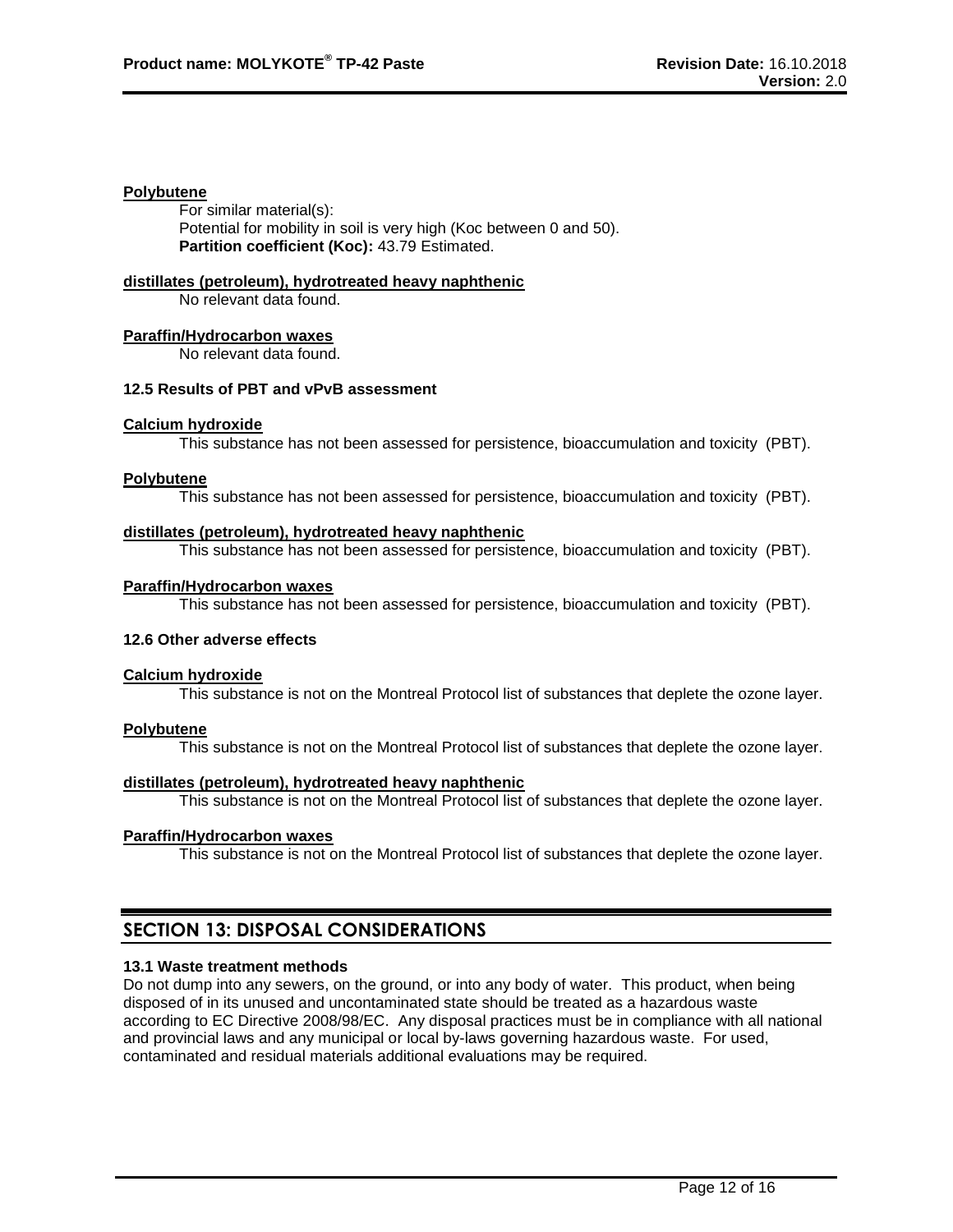The definitive assignment of this material to the appropriate EWC group and thus its proper EWC code will depend on the use that is made of this material. Contact the authorized waste disposal services.

# **SECTION 14: TRANSPORT INFORMATION**

#### **Classification for ROAD and Rail transport (ADR/RID):**

- **14.1 UN number** Not applicable **14.2 UN proper shipping name** Not regulated for transport **14.3 Transport hazard class(es)** Not applicable **14.4 Packing group** Not applicable **14.5 Environmental hazards** Not considered environmentally hazardous based on available data.
- **14.6 Special precautions for user** No data available.

# **Classification for SEA transport (IMO-IMDG):**

|      | 14.1 UN number                                                                                       | Not applicable                                              |
|------|------------------------------------------------------------------------------------------------------|-------------------------------------------------------------|
|      | 14.2 UN proper shipping name                                                                         | Not regulated for transport                                 |
|      | 14.3 Transport hazard class(es)                                                                      | Not applicable                                              |
|      | 14.4 Packing group                                                                                   | Not applicable                                              |
|      | 14.5 Environmental hazards                                                                           | Not considered as marine pollutant based on available data. |
|      | 14.6 Special precautions for user                                                                    | No data available.                                          |
| 14.7 | <b>Transport in bulk according</b><br>to Annex I or II of MARPOL<br>73/78 and the IBC or IGC<br>Code | Consult IMO regulations before transporting ocean bulk      |
|      | <b>Classification for AIR transport (IATA/ICAO):</b>                                                 |                                                             |

| 14.1 UN number                    | Not applicable              |
|-----------------------------------|-----------------------------|
| 14.2 UN proper shipping name      | Not regulated for transport |
| 14.3 Transport hazard class(es)   | Not applicable              |
| 14.4 Packing group                | Not applicable              |
| 14.5 Environmental hazards        | Not applicable              |
| 14.6 Special precautions for user | No data available.          |
|                                   |                             |

This information is not intended to convey all specific regulatory or operational requirements/information relating to this product. Transportation classifications may vary by container volume and may be influenced by regional or country variations in regulations. Additional transportation system information can be obtained through an authorized sales or customer service representative. It is the responsibility of the transporting organization to follow all applicable laws, regulations and rules relating to the transportation of the material.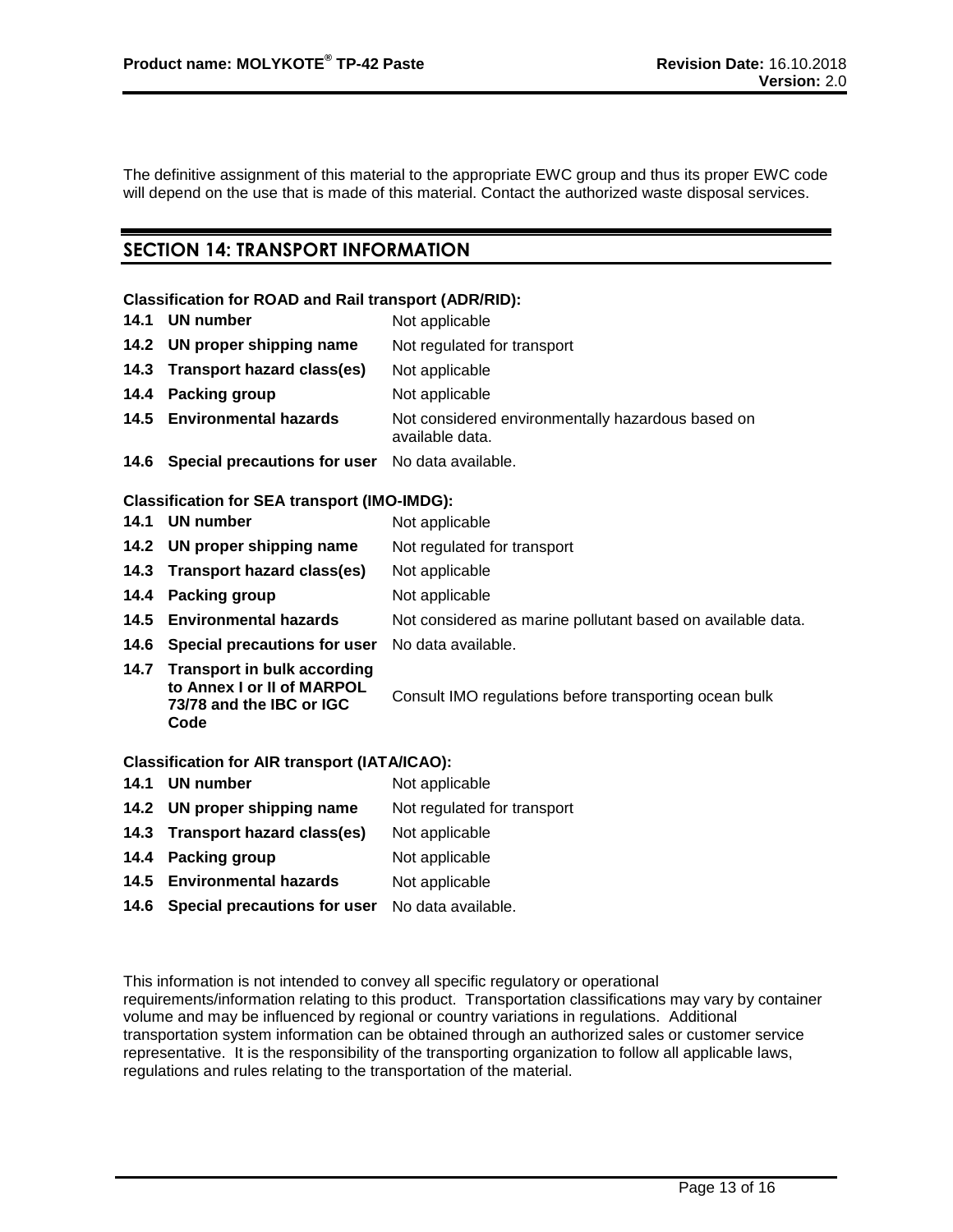# **SECTION 15: REGULATORY INFORMATION**

#### **15.1 Safety, health and environmental regulations/legislation specific for the substance or mixture**

# **REACh Regulation (EC) No 1907/2006**

This product contains only components that have been either pre-registered, registered, are exempt from registration, are regarded as registered or are not subject to registration according to Regulation (EC) No. 1907/2006 (REACH)., Polymers are exempted from registration under REACH. All relevant starting materials and additives have been either pre-registered, registered, or are exempt from registration to Regulation (EC) No. 1907/2006 (REACH).,The aforementioned indications of the REACH registration status are provided in good faith and believed to be accurate as of the effective date shown above. However, no warranty, express or implied, is given. It is the buyer´s/user´s responsibility to ensure thathis/her understanding of the regulatory status of this product is correct.

#### **Restrictions on the manufacture, placing on the market and use:**

The following substance/s contained in this product is/are subject through Annex XVII of REACH regulation to restrictions on the manufacture, placing on the market and use when present in certain dangerous substances, mixtures and articles. Users of this product have to comply with the restrictions placed upon it by the aforementioned provision.

CAS-No.: 64742-52-5 | Name: distillates (petroleum), hydrotreated heavy naphthenic Restriction status: listed in REACH Annex XVII Restricted uses: See Annex XVII to Regulation (EC) no 1907/2006 for Conditions of restriction

# **Seveso III: Directive 2012/18/EU of the European Parliament and of the Council on the control of major-accident hazards involving dangerous substances.**

Listed in Regulation: Not applicable

# **15.2 Chemical safety assessment**

Not applicable

# **SECTION 16: OTHER INFORMATION**

#### **Full text of H-Statements referred to under sections 2 and 3.**

H304 May be fatal if swallowed and enters airways.

H315 Causes skin irritation.

- H318 Causes serious eye damage.
- H335 May cause respiratory irritation.

#### **Classification and procedure used to derive the classification for mixtures according to Regulation (EC) No 1272/2008**

This product is not classified as dangerous according to EC criteria.

#### **Revision**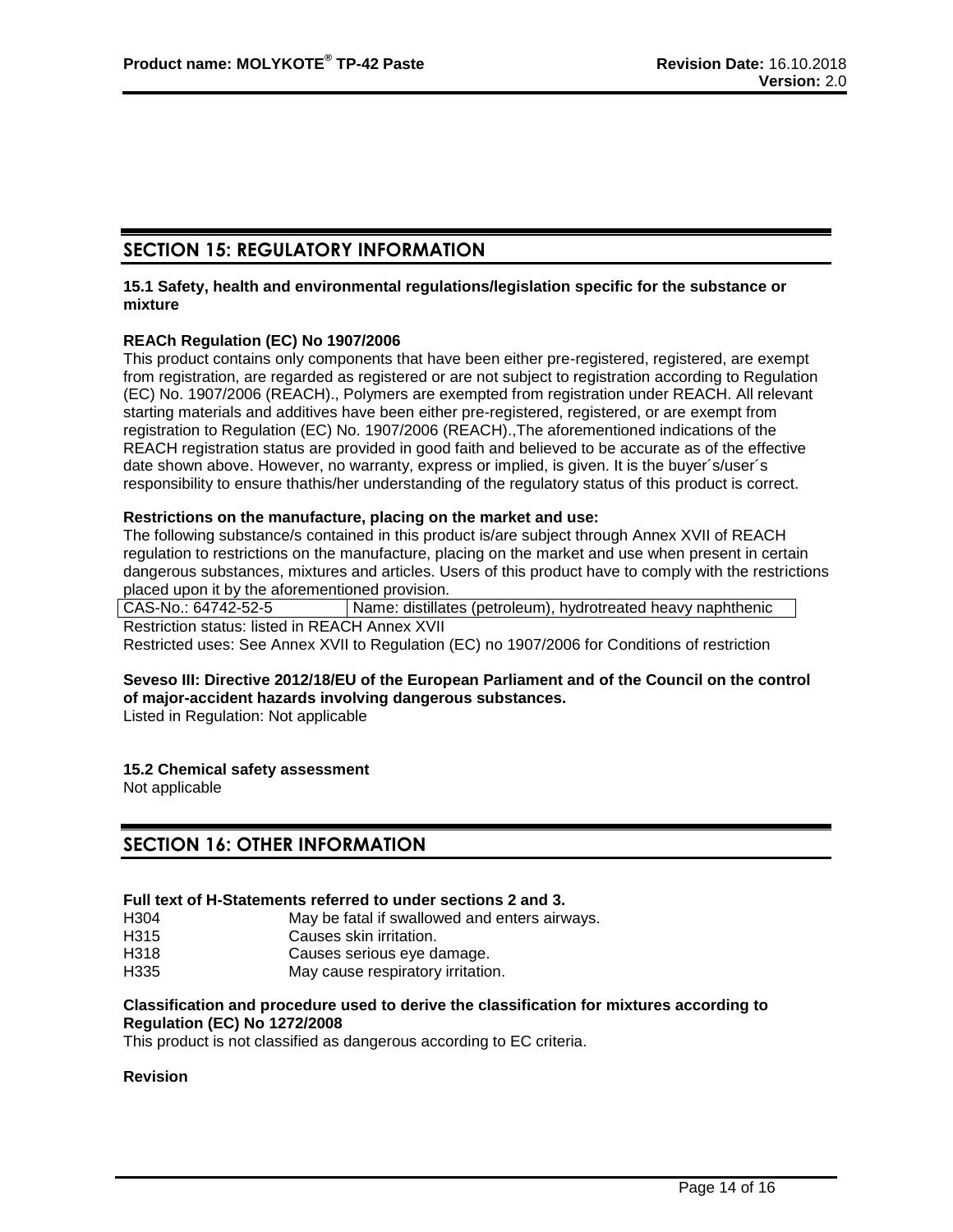Identification Number: 1553003 / A670 / Issue Date: 16.10.2018 / Version: 2.0 Most recent revision(s) are noted by the bold, double bars in left-hand margin throughout this document.

#### **Legend**

| <b>ACGIH</b>   | USA. ACGIH Threshold Limit Values (TLV)                |
|----------------|--------------------------------------------------------|
| GB EH40        | UK. EH40 WEL - Workplace Exposure Limits               |
| <b>STEL</b>    | Short-term exposure limit (15-minute reference period) |
| <b>TWA</b>     | 8-hour, time-weighted average                          |
| Asp. Tox.      | Aspiration hazard                                      |
| Eye Dam.       | Serious eye damage                                     |
| Skin Irrit.    | Skin irritation                                        |
| <b>STOT SE</b> | Specific target organ toxicity - single exposure       |

# **Full text of other abbreviations**

ADN - European Agreement concerning the International Carriage of Dangerous Goods by Inland Waterways; ADR - European Agreement concerning the International Carriage of Dangerous Goods by Road; AICS - Australian Inventory of Chemical Substances; ASTM - American Society for the Testing of Materials; bw - Body weight; CLP - Classification Labelling Packaging Regulation; Regulation (EC) No 1272/2008; CMR - Carcinogen, Mutagen or Reproductive Toxicant; DIN - Standard of the German Institute for Standardisation; DSL - Domestic Substances List (Canada); ECHA - European Chemicals Agency; EC-Number - European Community number; ECx - Concentration associated with x% response; ELx - Loading rate associated with x% response; EmS - Emergency Schedule; ENCS - Existing and New Chemical Substances (Japan); ErCx - Concentration associated with x% growth rate response; GHS - Globally Harmonized System; GLP - Good Laboratory Practice; IARC - International Agency for Research on Cancer; IATA - International Air Transport Association; IBC - International Code for the Construction and Equipment of Ships carrying Dangerous Chemicals in Bulk; IC50 - Half maximal inhibitory concentration; ICAO - International Civil Aviation Organization; IECSC - Inventory of Existing Chemical Substances in China; IMDG - International Maritime Dangerous Goods; IMO - International Maritime Organization; ISHL - Industrial Safety and Health Law (Japan); ISO - International Organisation for Standardization; KECI - Korea Existing Chemicals Inventory; LC50 - Lethal Concentration to 50 % of a test population; LD50 - Lethal Dose to 50% of a test population (Median Lethal Dose); MARPOL - International Convention for the Prevention of Pollution from Ships; n.o.s. - Not Otherwise Specified; NO(A)EC - No Observed (Adverse) Effect Concentration; NO(A)EL - No Observed (Adverse) Effect Level; NOELR - No Observable Effect Loading Rate; NZIoC - New Zealand Inventory of Chemicals; OECD - Organization for Economic Co-operation and Development; OPPTS - Office of Chemical Safety and Pollution Prevention; PBT - Persistent, Bioaccumulative and Toxic substance; PICCS - Philippines Inventory of Chemicals and Chemical Substances; (Q)SAR - (Quantitative) Structure Activity Relationship; REACH - Regulation (EC) No 1907/2006 of the European Parliament and of the Council concerning the Registration, Evaluation, Authorisation and Restriction of Chemicals; RID - Regulations concerning the International Carriage of Dangerous Goods by Rail; SADT - Self-Accelerating Decomposition Temperature; SDS - Safety Data Sheet; TCSI - Taiwan Chemical Substance Inventory; TRGS - Technical Rule for Hazardous Substances; TSCA - Toxic Substances Control Act (United States); UN - United Nations; vPvB - Very Persistent and Very Bioaccumulative

# **Information Source and References**

This SDS is prepared by Product Regulatory Services and Hazard Communications Groups from information supplied by internal references within our company.